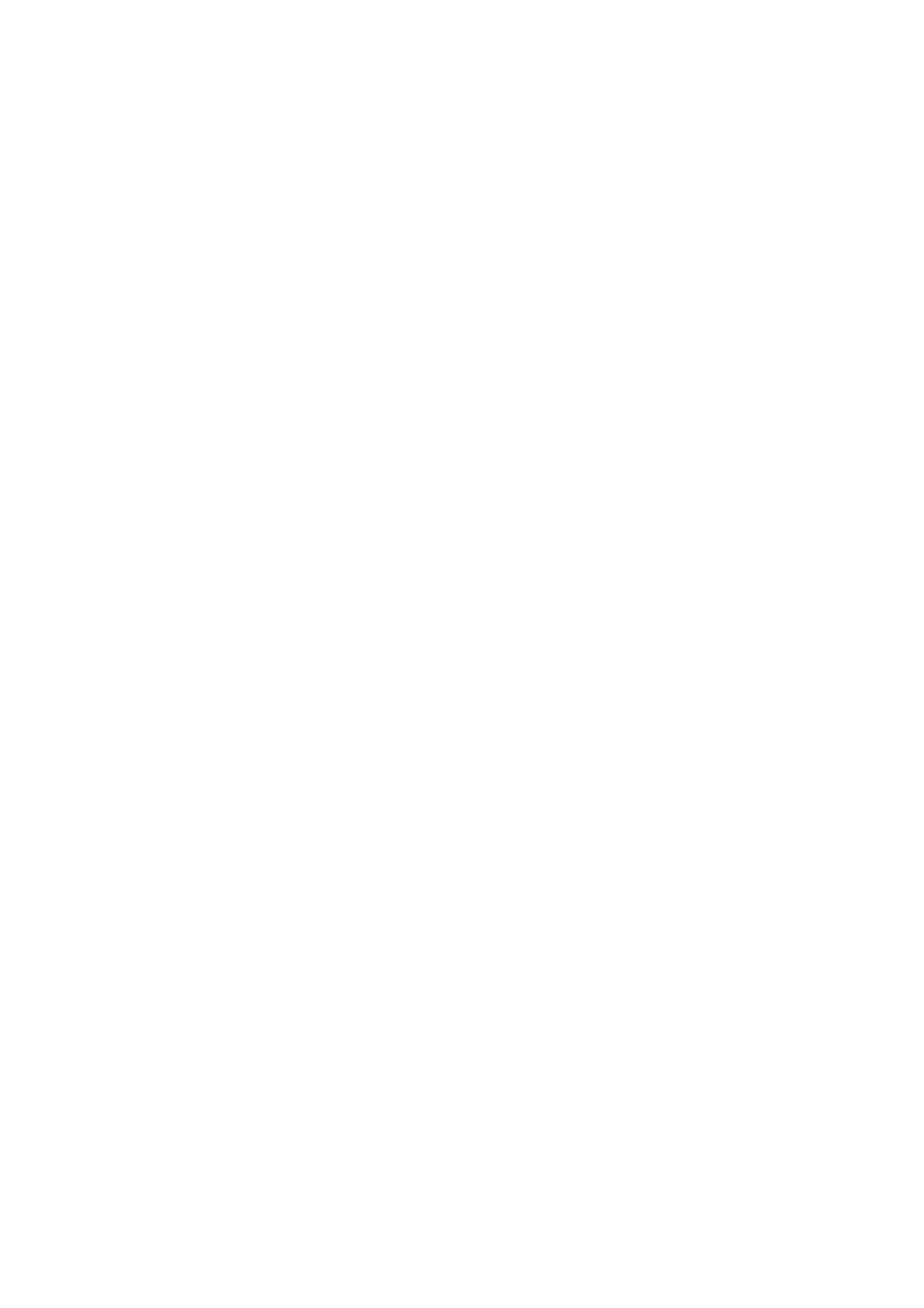#### ASSENTI Limatola-Cerreti-Nelli-Giulianelli-Berti-Fabbri **PRESENTI**  $\cdot$  11

ASSESSORI ESTERNI PRESENTI: Biagioni-Bennardi

Il Sindaco illustra e successivamente dichiara aperta la discussione.

IL CONSIGLIERE BACCETTI: chiede quand'è che ci si è accorti dell'errore.

IL SINDACO: risponde che ciò è avvenuto a seguito di una iniziativa del consigliere Tronconi.

IL CONSIGLIERE TRONCONI: ritiene che la dicitura "non inferiore a 50 metri" sia fuorviante e chiede se nel 1996, ai fini dell'approvazione del regolamento cimiteriale, fu richiesto il parere alla U.S.L. Esprime pertanto dei dubbi circa la validità di tale regolamento e consegna un testo scritto al Segretario comunale (allegato n. 1 al presente verbale).

IL SINDACO: fa presente che il Consiglio comunale può, se lo ritiene necessario, modificare il regolamento in questione. Ad ogni modo detto organo è chiamato oggi ad operare non una modifica sostanziale bensì solo una correzione cartografica.

IL SOSTITUTO RESPONSABILE DEL SETTORE n. 6: interviene per chiarire che le modifiche in questione riguardano non già il regolamento cimiteriale ma le norme attuative del piano regolatore cimiteriale.

Riguardo al parere della U.S.L., questo dovrebbe essere agli atti dato che all'epoca si era consapevoli della sua necessità.

IL CONSIGLIERE TRONCONI: evidenzia che di tale parere non c'è traccia né nella proposta in discussione, né nella deliberazione consiliare n. 80 del 1996.

IL CONSIGLIERE FENILI: fa presente che su tutte le opere cimiteriali la U.S.L: chiede le verifiche.

IL SINDACO: ribadisce che non si sta parlando del regolamento cimiteriale ma di una cartografia attinente al piano regolatore dei cimiteri.

Non ci sono altri interventi per cui si procede alla votazione che dà il seguente esito:

PRESENTI 11 **VOTANTI: 8 FAVOREVOLI: 8 CONTRARI: 0 ASTENUTI: 3 (BACCETTI: CITTADINI: TRONCONI)** 

Si procede alla votazione per la dichiarazione di immediata eseguibilità che dà il seguente esito: PRESENTI 11 **VOTANTI: 8 FAVOREVOLI: 8**  $CONTRARI: 0$ **ASTENUTI: 3 (BACCETTI: CITTADINI: TRONCONI)** 

La seduta è tolta alle ore 17.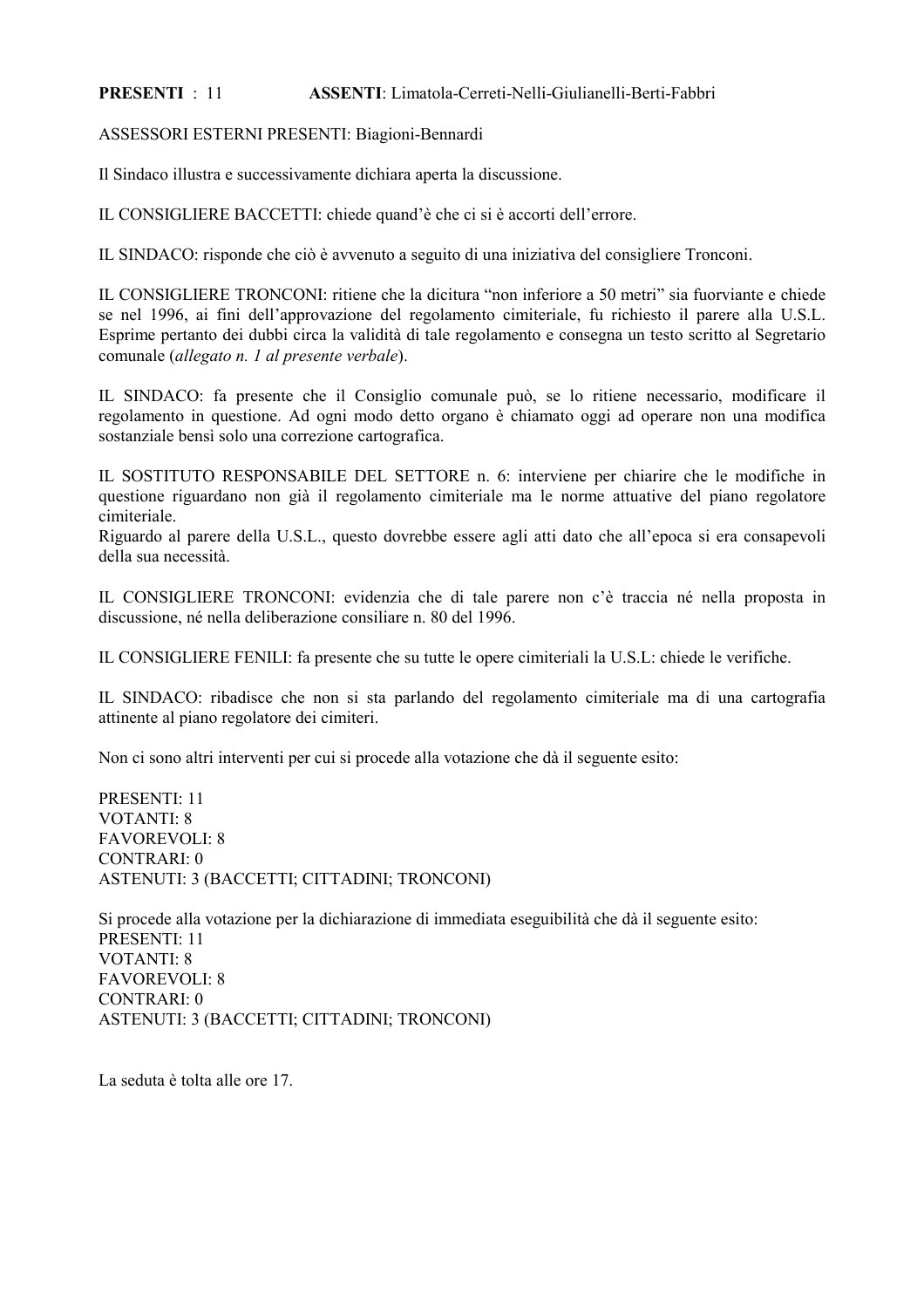OGGETTO: **PRESA** D'ATTO DI ERRORE CARTOGRAFICO IN **MERITO**  $ALIA$ RAPPRESENTAZIONE DEI CIMITERI E DEL VINCOLO CIMITERIALE SULLE CARTE DELLA DISCIPLINA DEGLI INSEDIAMENTI ALL'INTERNO DELLE U.T.O.E. DEL REGOLAMENTO **URBANISTICO** 

# **IL CONSIGLIO COMUNALE**

**DATO ATTO** che il Comune di Roccastrada è dotato di Piano Strutturale ai sensi della L.R. 5/95 e succ. modifiche, approvato in via definitiva con deliberazioni del C.C. n.38 Del 08/07/2000 e Del C.C.n.47 del 15/09/2004;

**CONSIDERATO** che il 31.07.02 è entrato in vigore il nuovo Regolamento Urbanistico Comunale che integra l'iter normativo del Piano Regolatore Generale:

VISTE le successive varianti al Regolamento Urbanistico approvate con deliberazioni del C.C.n.77 del 28/10/2004, Del C.C.n. 49 del 15/09/2004, Del C.C.n.51 del 15/09/2004, Del C.C.n.58 del 30/09/2004, Del C.C.n.18 del 21/05/2005, Del C.C.n.50 del 28/11/2005, Del C.C.n. 39 del 8/06/2006, Del C.C.n. 3 del 3/01/2007, Del C.C. n. 34 del 16/06/2007, Del. C.C. n. 40 del 30/06/2007, Del.CC 59 del 22.11.2007, Del CC 54 del 28.11.2008, Del CC 55 del 28.11.2008:

## **CONSIDERATO:**

CHE il Comune di Roccastrada è dotato di Piano Regolatore Cimiteriale approvato ai sensi del capo X del D.R.R. nº 285/90 con Delibera di Consiglio Comunale nº 08 in data 28.02.96;

**PRESO ATTO** che con nota del 05.03.2009 il Responsabile del Settore LL.PP. ha comunicato che il P.R. Cimiteriale è tutt'ora vigente;

CHE le cartografie attuali dello strumento urbanistico sulla disciplina degli insediamenti all'interno delle U.t.o.e, nella rappresentazione della linea perimetrale dei cimiteri e del vincolo cimiteriale le disegnano in maniera difforme dal Piano Regolatore Cimiteriale approvato con DCC n° 08 del 28.02.96 e depositato presso il Settore LL.PP;

RITENUTO di prendere atto, quindi, della vigenza del P.R.Cimiteriale e di quanto in esso rappresentato e, quindi, di conseguenza, degli errori in merito a quanto descritto, presenti nelle rappresentazioni cartografiche dello strumento urbanistico sulla disciplina degli insediamenti all'interno delle U<sub>toe</sub>:

**DATO** ATTO che, non comportando il presente provvedimento previsione di spesa o diminuzione di entrata, è stato richiesto e ottenuto il solo parere in ordine alla regolarità tecnica espresso da parte del Responsabile del Settore nº 6 "Governo del Territorio, Sviluppo Sostenibile, ai sensi dell'art. 49 comma 1, del D. Lgs. 18/08/2000 n° 267;

VISTO l'art 338 del Testo Unico delle Leggi sanitarie RD 1265/34 come modificato dalla L.  $166/02$ :

VISTA la L.R.3 Gennaio 2005, n.1 "Norme per il Governo del Territorio";

VISTI gli art. 42 e 48 del D.Lgs. 18.08.2000, n. 267;

VISTO il verbale della seduta consiliare;

CON voti n. 8 favorevoli e n. 3 astenuti (Baccetti-Cittadini-Tronconi) espressi nelle forme di  $legge:$ 

# **DELIBERA**

DI APPROVARE le premesse quale parte integrante e sostanziale della presente deliberazione; DI DARE ATTO della vigenza del Piano Regolatore Cimiteriale approvato con DCC n° 08 del 28.02.96 a cui si rimanda in merito alla pianificazione dei cimiteri, dei loro ampliamenti e del vincolo cimiteriale;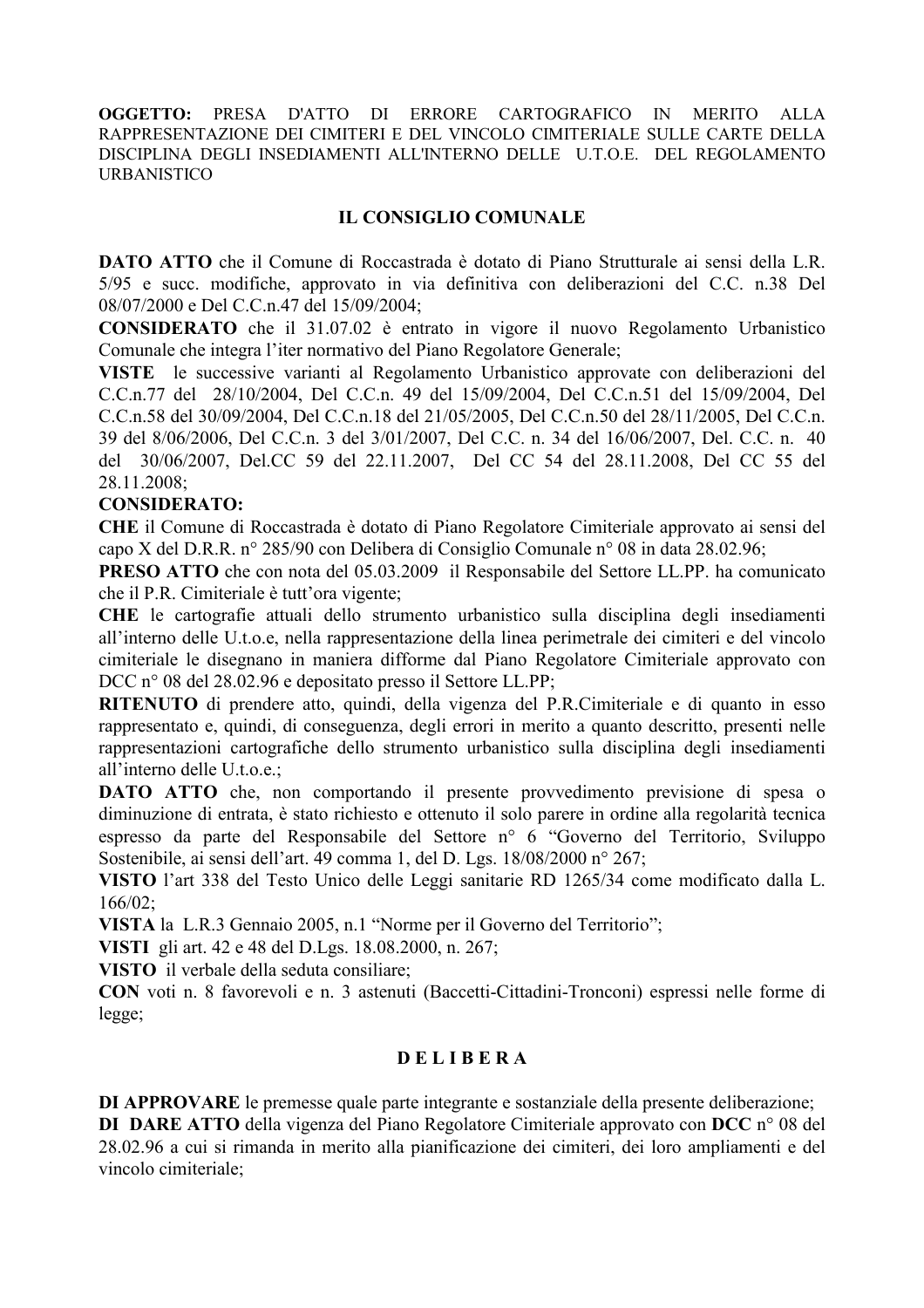OGGETTO: PRESA D'ATTO DI ERRORE CARTOGRAFICO IN MERITO ALLA RAPPRESENTAZIONE DEI CIMITERI E DEL VINCOLO CIMITERIALE SULLE CARTE DELLA DISCIPLINA DEGLI INSEDIAMENTI ALL'INTERNO DELLE U.T.O.E. DEL REGOLAMENTO **URBANISTICO** 

DI PRENDERE ATTO degli errori presenti nella rappresentazione della linea perimetrale dei cimiteri e della linea delimitativa del vincolo cimiteriale nelle cartografie dello strumento urbanistico sulla disciplina degli insediamenti all'interno delle U.t.o.e;

**DI DARE MANDATO** al Settore n° 6 "Governo del Territorio, Sviluppo Sostenibile", una volta dotato delle risorse di bilancio necessarie, di predisporre le modifiche all'interno della nuova strumentazione urbanistica;

**DI DARE MANDATO** al Settore n° 6 "Governo del Territorio, Sviluppo Sostenibile" di inviare copia del presente atto alla Giunta Regionale e alla Giunta Provinciale di Grosseto;

DI DARE MANDATO al Garante della Comunicazione provvedere a dare ampia diffusione del presente provvedimento anche in via telematica ed ad inviarlo ai soggetti interessati;

DI DARE MANDATO all'Ufficio Segreteria di provvedere alla pubblicizzazione sul B.U.R.T.;

DI DICHIARARE, con separata votazione, il presente provvedimento immediatamente eseguibile, riportante il seguente risultato: voti n. 8 favorevoli e n. 3 astenuti (Baccetti-Cittadini-Tronconi).